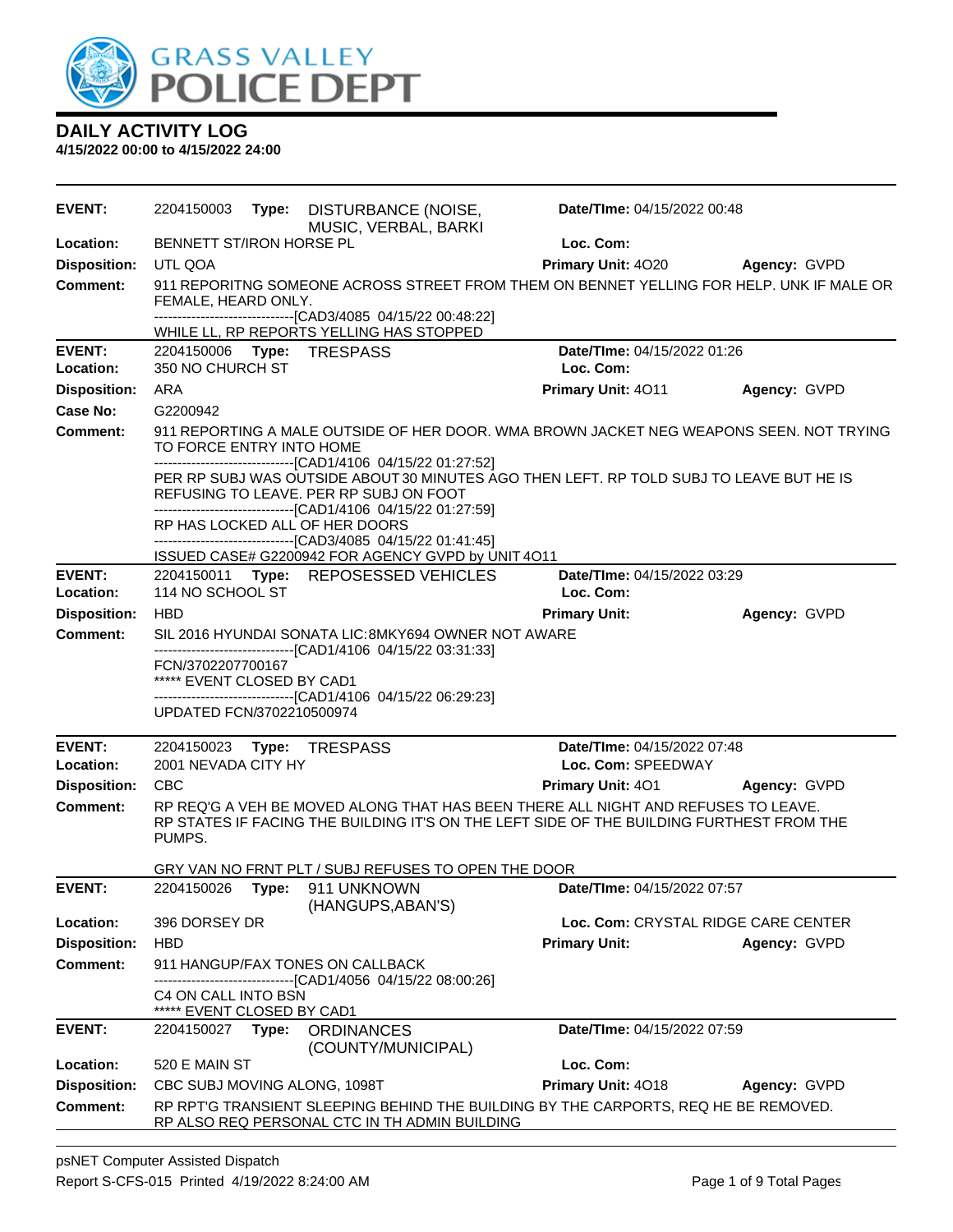

| <b>EVENT:</b>              | 2204150028                                               | Type: | <b>ORDINANCES</b><br>(COUNTY/MUNICIPAL)                                                                                                                                                                  | Date/TIme: 04/15/2022 08:05                  |              |
|----------------------------|----------------------------------------------------------|-------|----------------------------------------------------------------------------------------------------------------------------------------------------------------------------------------------------------|----------------------------------------------|--------------|
| Location:                  | 410 BRUNSWICK RD                                         |       |                                                                                                                                                                                                          | Loc. Com: SLEEP SHOP                         |              |
| <b>Disposition:</b>        | CBC SUBJ MOVING ALONG 98T                                |       |                                                                                                                                                                                                          | Primary Unit: 401                            | Agency: GVPD |
| <b>Comment:</b>            |                                                          |       | MALE SUBJ SLEEPING IFO THE BSN, REQ HE BE MOVED ALONG                                                                                                                                                    |                                              |              |
| <b>EVENT:</b>              | 2204150031                                               | Type: | 911 UNKNOWN<br>(HANGUPS, ABAN'S)                                                                                                                                                                         | Date/TIme: 04/15/2022 08:11                  |              |
| Location:                  | 565 BRUNSWICK RD                                         |       |                                                                                                                                                                                                          | Loc. Com:                                    |              |
| <b>Disposition:</b>        | <b>HBD</b>                                               |       |                                                                                                                                                                                                          | <b>Primary Unit:</b>                         | Agency: GVPD |
| Comment:                   | 911 ACCIDENTAL<br>***** EVENT CLOSED BY CAD1             |       |                                                                                                                                                                                                          |                                              |              |
| <b>EVENT:</b>              | 2204150037                                               | Type: | THEFT (GRAND, PETTY, FROM<br><b>MERCHANT)</b>                                                                                                                                                            | Date/TIme: 04/15/2022 08:20                  |              |
| Location:                  | 867 SUTTON WY                                            |       |                                                                                                                                                                                                          | Loc. Com: SAFEWAY                            |              |
| <b>Disposition:</b>        | <b>RPT</b>                                               |       |                                                                                                                                                                                                          | Primary Unit: 401                            | Agency: GVPD |
| Case No:                   | G2200943                                                 |       |                                                                                                                                                                                                          |                                              |              |
| <b>Comment:</b>            | <b>BSN WANTS TO PRESS CHARGES</b>                        |       | 911 RPT'G THEFT OF A FULL SHOPPING CART WORTH OF GOODS. SU LEFT IN A WHI FORD TRUCK<br>LP:BJ95488 TWRDS THE BRUNSWICK OVERPASS<br>MALE WEARING FULL GAS MASK, PEACH COLORED SWEATSUIT, GRY HOODED JACKET |                                              |              |
|                            |                                                          |       | -------------------------------[CAD3/4116 04/15/22 08:31:09]                                                                                                                                             |                                              |              |
|                            |                                                          |       | ISSUED CASE# G2200943 FOR AGENCY GVPD by UNIT 4O1                                                                                                                                                        |                                              |              |
| <b>EVENT:</b>              |                                                          |       | 2204150039 Type: GV PUBLIC WORKS - WATER<br><b>ISSUE</b>                                                                                                                                                 | Date/TIme: 04/15/2022 08:32                  |              |
| Location:                  | 313 RACE ST                                              |       |                                                                                                                                                                                                          | Loc. Com:                                    |              |
| <b>Disposition:</b>        | <b>HBD</b>                                               |       |                                                                                                                                                                                                          | <b>Primary Unit:</b>                         | Agency: GVPD |
| <b>Comment:</b>            |                                                          |       | RP REQ PW FOR WATER SHUTOFF                                                                                                                                                                              |                                              |              |
|                            | MSG LEFT FOR PW                                          |       | -------------------------------[CAD1/4056 04/15/22 08:33:17]                                                                                                                                             |                                              |              |
|                            |                                                          |       | -------------------[CAD1/4056_04/15/22 08:40:46]                                                                                                                                                         |                                              |              |
|                            | PW ENERT                                                 |       |                                                                                                                                                                                                          |                                              |              |
| <b>EVENT:</b>              | ***** EVENT CLOSED BY CAD1<br>2204150040                 | Type: | 911 UNKNOWN                                                                                                                                                                                              | Date/TIme: 04/15/2022 08:34                  |              |
|                            |                                                          |       | (HANGUPS, ABAN'S)                                                                                                                                                                                        |                                              |              |
| Location:                  | NO CHURCH ST/WE MAIN ST                                  |       |                                                                                                                                                                                                          | Loc. Com:                                    |              |
| <b>Disposition:</b>        | <b>HBD</b>                                               |       |                                                                                                                                                                                                          | <b>Primary Unit:</b>                         | Agency: GVPD |
| <b>Comment:</b>            | 911 ABANDON/C4 ON CALLBACK<br>***** EVENT CLOSED BY CAD1 |       |                                                                                                                                                                                                          |                                              |              |
| <b>EVENT:</b><br>Location: | 2204150044<br>145 GLASSON WY                             |       | Type: ALL OTHERS                                                                                                                                                                                         | Date/TIme: 04/15/2022 08:48<br>Loc. Com: CSU |              |
| <b>Disposition:</b>        |                                                          |       | CBC FAMILY TAKING HER HOME, NEG 1146                                                                                                                                                                     | Primary Unit: 401                            | Agency: GVPD |
| <b>Comment:</b>            | ER.                                                      |       | CSU REQ ASISTANCE WITH HBD SUBJ IN GRY SUV REFUSING TREATMENT. THEY WANT HER TO GO TO THE                                                                                                                |                                              |              |
| <b>EVENT:</b>              | 2204150045                                               | Type: | <b>GV PUBLIC WORKS - WATER</b><br><b>ISSUE</b>                                                                                                                                                           | Date/TIme: 04/15/2022 08:56                  |              |
| Location:                  | 10821 SQUIRREL CREEK RD                                  |       |                                                                                                                                                                                                          | Loc. Com: SCOTTEN SCHOOL                     |              |
| <b>Disposition:</b>        | <b>HBD</b>                                               |       |                                                                                                                                                                                                          | <b>Primary Unit:</b>                         | Agency: GVPD |
| <b>Comment:</b>            | EVENT CLOSED BY CAD1                                     |       | 911 RPT'G WATER HYDRANT IS BROKEN/10-39 NID                                                                                                                                                              |                                              |              |
| <b>EVENT:</b>              | 2204150048                                               |       | Type: ALL OTHERS                                                                                                                                                                                         | Date/TIme: 04/15/2022 09:05                  |              |
|                            |                                                          |       |                                                                                                                                                                                                          |                                              |              |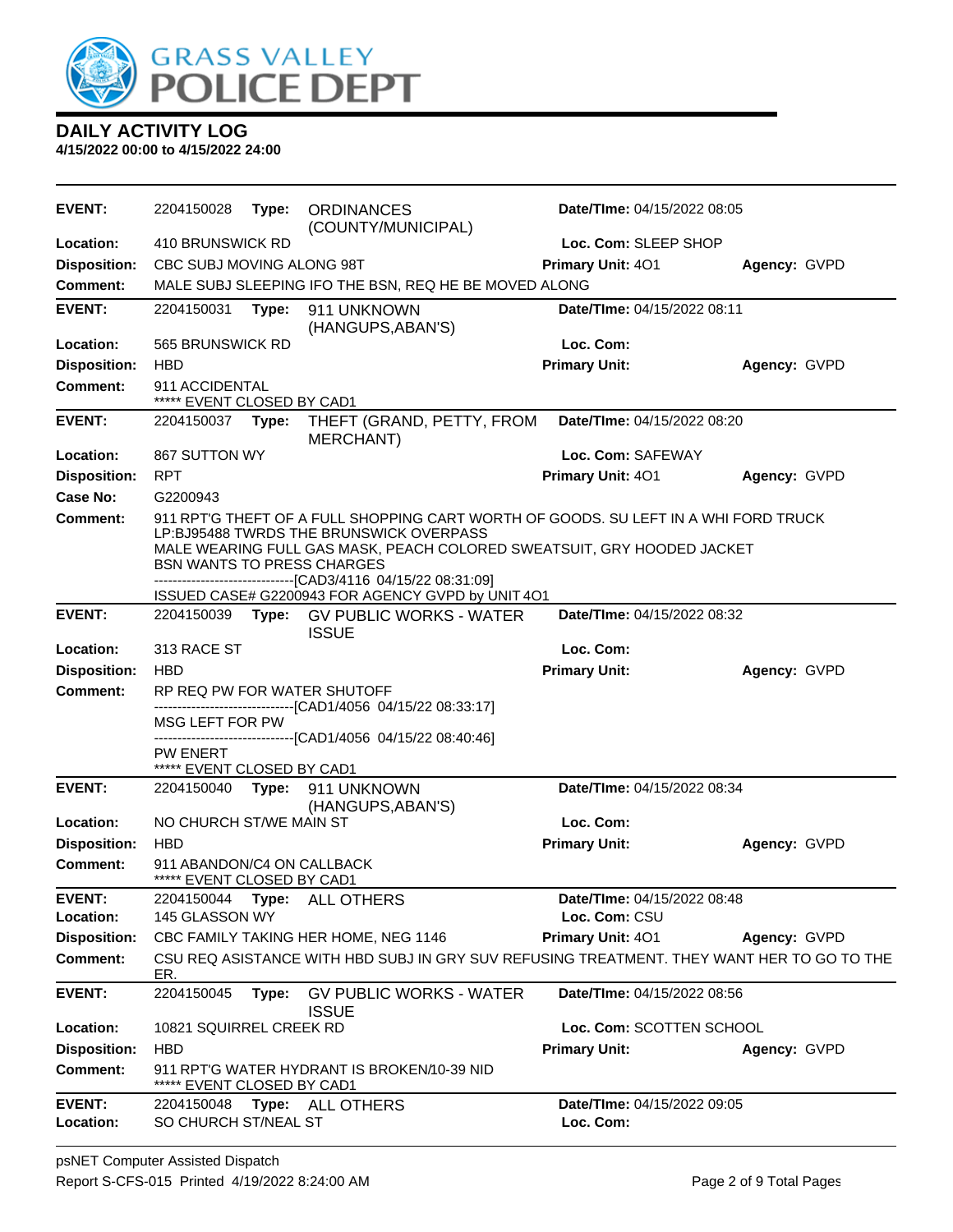

| <b>Disposition:</b>        | HBD PER 4S5, 4O2 ADVISED                                                                                                                                                               |       |                                                                                                               | <b>Primary Unit:</b>                     | Agency: GVPD        |
|----------------------------|----------------------------------------------------------------------------------------------------------------------------------------------------------------------------------------|-------|---------------------------------------------------------------------------------------------------------------|------------------------------------------|---------------------|
| <b>Comment:</b>            | RP RPT'G WHIP IT CONTAINERS NEAR BUS STOP                                                                                                                                              |       |                                                                                                               |                                          |                     |
|                            | RP CALLED BACK TO ALSO RPT 594 TO DUMPSTER NEAR 210 NEAL                                                                                                                               |       |                                                                                                               |                                          |                     |
| <b>EVENT:</b>              |                                                                                                                                                                                        |       | ***** EVENT CLOSED BY CAD3 WITH COMMENT-PER 4S5, 4O2 ADVISED<br>2204150062 Type: SUBJECT STOP                 | Date/TIme: 04/15/2022 09:50              |                     |
| Location:                  | 535 MILL ST                                                                                                                                                                            |       |                                                                                                               | Loc. Com: WILD EYE PUB                   |                     |
| <b>Disposition:</b>        | ARA BOOKED WBCF                                                                                                                                                                        |       |                                                                                                               | <b>Primary Unit: 4018</b>                | Agency: GVPD        |
| Case No:                   | G2200944                                                                                                                                                                               |       |                                                                                                               |                                          |                     |
| <b>Comment:</b>            |                                                                                                                                                                                        |       | ------------------------------[SUPV01/3675 04/15/22 09:51:05]                                                 |                                          |                     |
|                            |                                                                                                                                                                                        |       | EVENT LOCATION CHANGED FROM NEIL/MILL<br>--------------------------------[CAD3/4116 04/15/22 09:58:41]        |                                          |                     |
|                            |                                                                                                                                                                                        |       | ISSUED CASE# G2200944 FOR AGENCY GVPD by UNIT 4O18                                                            |                                          |                     |
| <b>EVENT:</b>              |                                                                                                                                                                                        |       | 2204150064 Type: SUSPICIOUS CIRCUMSTANCE<br>(VEHICLE, PERSON                                                  | Date/TIme: 04/15/2022 09:52              |                     |
| Location:                  | 105 OCEAN AV                                                                                                                                                                           |       |                                                                                                               | Loc. Com:                                |                     |
| <b>Disposition:</b>        | UTL                                                                                                                                                                                    |       |                                                                                                               | <b>Primary Unit: 401</b>                 | Agency: GVPD        |
| <b>Comment:</b>            | RP RPT'G POSS H&S DEAL GOING ON IN A WHI SEDAN PARKING IN THE MIDDLE OF THE ROADWAY<br>POOR CELL RECEPTION CALL DROPPED<br>------------------------------[CAD3/4116_04/15/22_10:00:59] |       |                                                                                                               |                                          |                     |
|                            | 4S5 ADVISED                                                                                                                                                                            |       |                                                                                                               |                                          |                     |
| <b>EVENT:</b>              | 2204150066                                                                                                                                                                             | Type: | <b>ORDINANCES</b><br>(COUNTY/MUNICIPAL)                                                                       | Date/TIme: 04/15/2022 10:02              |                     |
| Location:                  | 410 BRUNSWICK RD                                                                                                                                                                       |       |                                                                                                               | Loc. Com: SLEEP SHOP                     |                     |
| <b>Disposition:</b>        | CBC SUBJ LEAVING THE AREA                                                                                                                                                              |       |                                                                                                               | Primary Unit: 401                        | Agency: GVPD        |
| <b>Comment:</b>            |                                                                                                                                                                                        |       | RP RPT'G TRANSIENT STILL SLEEPING IFO BSN                                                                     |                                          |                     |
| <b>EVENT:</b><br>Location: | E MAIN/BERRYHILL                                                                                                                                                                       |       | 2204150068 Type: VEHICLE STOP                                                                                 | Date/TIme: 04/15/2022 10:27<br>Loc. Com: |                     |
| <b>Disposition:</b>        | WA VERBAL WARNING                                                                                                                                                                      |       |                                                                                                               | Primary Unit: 4S5                        | Agency: GVPD        |
| <b>Comment:</b>            | License: 7DCR686                                                                                                                                                                       |       |                                                                                                               |                                          |                     |
| <b>EVENT:</b>              | 2204150076                                                                                                                                                                             | Type: | DISTURBANCE (NOISE,<br>MUSIC, VERBAL, BARKI                                                                   | Date/TIme: 04/15/2022 10:49              |                     |
| Location:                  | 2001 NEVADA CITY HY                                                                                                                                                                    |       |                                                                                                               | Loc. Com: SPEEDWAY                       |                     |
| <b>Disposition:</b>        | <b>CBC</b>                                                                                                                                                                             |       |                                                                                                               | <b>Primary Unit: 401</b>                 | <b>Agency: GVPD</b> |
| Comment:                   | A SCENE.                                                                                                                                                                               |       | RP RPT'G FEMALE FROM EARLIER STILL HAS NOT LEFT AND IS NOW YELLING AT CUSTOMERS AND CAUSINC                   |                                          |                     |
| <b>EVENT:</b>              | 2204150080                                                                                                                                                                             | Type: | <b>ORDINANCES</b><br>(COUNTY/MUNICIPAL)                                                                       | Date/TIme: 04/15/2022 11:06              |                     |
| Location:                  | 129 W MCKNIGHT WY                                                                                                                                                                      |       |                                                                                                               | Loc. Com: SPD                            |                     |
| <b>Disposition:</b>        | <b>CBC</b>                                                                                                                                                                             |       |                                                                                                               | Primary Unit: 4S5                        | Agency: GVPD        |
| <b>Comment:</b>            |                                                                                                                                                                                        |       | EMPLOYEE OF SPD RPT'G SOMEONE SELLING CANDY IFO THE STORE<br>ALSO UPSET BY A PANHANDLER ON THE CITY SIDE WALK |                                          |                     |
| <b>EVENT:</b>              | 2204150081                                                                                                                                                                             | Type: | 911 UNKNOWN<br>(HANGUPS, ABAN'S)                                                                              | <b>Date/Time: 04/15/2022 11:18</b>       |                     |
| Location:                  |                                                                                                                                                                                        |       | LAT: 39.22497300 LONG: -121.037503                                                                            | Loc. Com:                                |                     |
| <b>Disposition:</b>        | MERGED 2204150088                                                                                                                                                                      |       |                                                                                                               | <b>Primary Unit:</b>                     | Agency: GVPD        |
| <b>Comment:</b>            |                                                                                                                                                                                        |       | 911 OPEN LINE/UNABLE TO LEAVE MSG<br>EVENT CLOSED BY CAD1 WITH COMMENT-2204150088                             |                                          |                     |
| <b>EVENT:</b>              | 2204150085                                                                                                                                                                             | Type: | <b>ORDINANCES</b><br>(COUNTY/MUNICIPAL)                                                                       | Date/TIme: 04/15/2022 11:27              |                     |
| Location:                  | 380 RAILROAD AV                                                                                                                                                                        |       |                                                                                                               | Loc. Com: JUST PAST HILLS FLAT           |                     |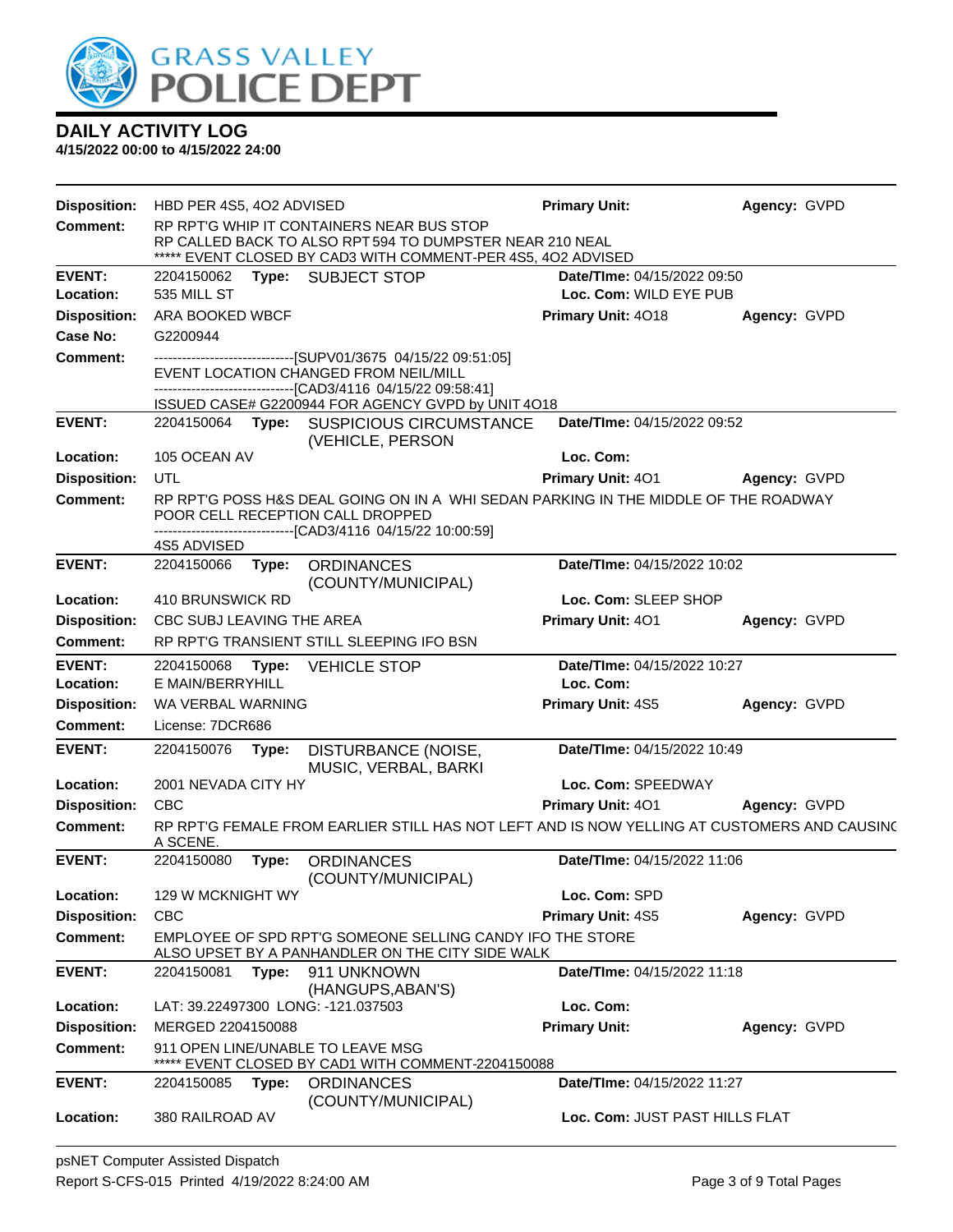

| <b>Disposition:</b> | CBC                                                                                                                                                                                                 | <b>Primary Unit: 4K6</b>          | Agency: GVPD        |
|---------------------|-----------------------------------------------------------------------------------------------------------------------------------------------------------------------------------------------------|-----------------------------------|---------------------|
| <b>Comment:</b>     | RP RPTNG TRANSIENT IN A BIG RED VAN WITH OUT OF STATE PLATES, APPEARS TO BE LIVING IN VAN WITH<br>TRASH AND A FUEL CAN OUTSIDE OF VEH                                                               |                                   |                     |
| <b>EVENT:</b>       | 2204150089 Type: THEFT (GRAND, PETTY, FROM<br>MERCHANT)                                                                                                                                             | Date/TIme: 04/15/2022 11:41       |                     |
| Location:           | 125 MILL ST                                                                                                                                                                                         | Loc. Com:                         |                     |
| <b>Disposition:</b> | <b>CIT</b>                                                                                                                                                                                          | Primary Unit: 402                 | Agency: GVPD        |
| Case No:            | G2200945                                                                                                                                                                                            |                                   |                     |
| <b>Comment:</b>     | <b>SHOPLIFTING</b>                                                                                                                                                                                  |                                   |                     |
|                     | --------------------------------[CAD1/4056 04/15/22 11:41:47]<br>EVENT LOCATION CHANGED FROM 125 MILL<br>--------------------[CAD1/4056_04/15/22_11:52:32]                                          |                                   |                     |
|                     | ISSUED CASE# G2200945 FOR AGENCY GVPD by UNIT 4O2                                                                                                                                                   |                                   |                     |
| <b>EVENT:</b>       | 2204150090 Type: ORDINANCES<br>(COUNTY/MUNICIPAL)                                                                                                                                                   | Date/TIme: 04/15/2022 11:43       |                     |
| Location:           | 151 W MCKNIGHT WY # L                                                                                                                                                                               | Loc. Com: GRASS VALLEY LAUNDROMAT |                     |
| <b>Disposition:</b> | <b>GOA</b>                                                                                                                                                                                          | <b>Primary Unit: 4K6</b>          | Agency: GVPD        |
| <b>Comment:</b>     | RP REQ TRANSIENT IFO THE STORE MOVE ALONG<br><b>GRN JACKET AND BLU JEANS</b>                                                                                                                        |                                   |                     |
| <b>EVENT:</b>       | 2204150095 Type: ATTEMPT TO CONTACT                                                                                                                                                                 | Date/TIme: 04/15/2022 12:24       |                     |
| Location:           | 131 RACE ST                                                                                                                                                                                         | Loc. Com:                         |                     |
| <b>Disposition:</b> | <b>CBC</b>                                                                                                                                                                                          | <b>Primary Unit: 4K6</b>          | Agency: GVPD        |
| <b>Comment:</b>     | RIVERSIDE SO REQ ATC R/O OF TRAILER THEY ARE OUT WITH, POSS UNREPORTED10851<br>-------------------------------[4K6/MDT 04/15/22 12:35]                                                              |                                   |                     |
|                     | SUBJ NO LONGER AT ADDRESS PER HOMEOWNER. 10-39 RIVERSIDE CO.                                                                                                                                        |                                   |                     |
| <b>EVENT:</b>       | 2204150105 Type: FOLLOWUP                                                                                                                                                                           | Date/TIme: 04/15/2022 12:59       |                     |
| Location:           | 1008 PLAZA DR                                                                                                                                                                                       | Loc. Com: FLYERS/EXXON            |                     |
| <b>Disposition:</b> | <b>CBC</b>                                                                                                                                                                                          | Primary Unit: 4K6                 | Agency: GVPD        |
| <b>Comment:</b>     | RP REQ 10-21 REF G2200931                                                                                                                                                                           |                                   |                     |
| <b>EVENT:</b>       | 2204150106<br>Type:<br><b>SUSPICIOUS CIRCUMSTANCE</b><br>(VEHICLE, PERSON                                                                                                                           | Date/TIme: 04/15/2022 13:05       |                     |
| Location:           | 238 COLFAX AV                                                                                                                                                                                       | Loc. Com:                         |                     |
| <b>Disposition:</b> | CBC DISPUTE OVER SHARED LAUNDRYROOM                                                                                                                                                                 | <b>Primary Unit: 4K6</b>          | <b>Agency: GVPD</b> |
| <b>Comment:</b>     | 911 RPT'G SOMEONE IS AGGRESSIVLY BANGING ON HER BACK DOOR WHERE HER LAUNDRY ROOM IS.<br>SHE IS HOME ALONE WITH HER INFANT                                                                           |                                   |                     |
|                     | RP STATES DOORS ARE LOCKED BUT SHE IS SCARED.<br>--------------------------[CAD1/4056_04/15/22 13:06:04]                                                                                            |                                   |                     |
|                     | THE SU HAS NOT SAID ANYTHING JUST BANGING.                                                                                                                                                          |                                   |                     |
| <b>EVENT:</b>       | 2204150109<br>Type:<br>911 UNKNOWN<br>(HANGUPS, ABAN'S)                                                                                                                                             | Date/TIme: 04/15/2022 13:44       |                     |
| Location:           | 139 CELESTA DR                                                                                                                                                                                      | Loc. Com:                         |                     |
| <b>Disposition:</b> | <b>HBD NEG HISTORY</b>                                                                                                                                                                              | <b>Primary Unit:</b>              | Agency: GVPD        |
| <b>Comment:</b>     | 911 ABANDON                                                                                                                                                                                         |                                   |                     |
|                     | ------------------------[CAD3/4116_04/15/22_13:45:47]<br>EVENT LOCATION CHANGED FROM LAT:39.22755800 LONG: -121.068252 GRASS VALLEY<br>-------------------------------[CAD3/4116 04/15/22 13:46:01] |                                   |                     |
|                     | ON CALL BACK, ACCIDENTAL ON IWATCH, C4<br>***** EVENT CLOSED BY CAD3 WITH COMMENT-NEG HISTORY                                                                                                       |                                   |                     |
| <b>EVENT:</b>       | 2204150114<br>Type: FOLLOWUP                                                                                                                                                                        | Date/TIme: 04/15/2022 13:55       |                     |
| Location:           | 202 WE MAIN ST                                                                                                                                                                                      | Loc. Com:                         |                     |
| <b>Disposition:</b> | <b>CBC</b>                                                                                                                                                                                          | Primary Unit: 402                 | Agency: GVPD        |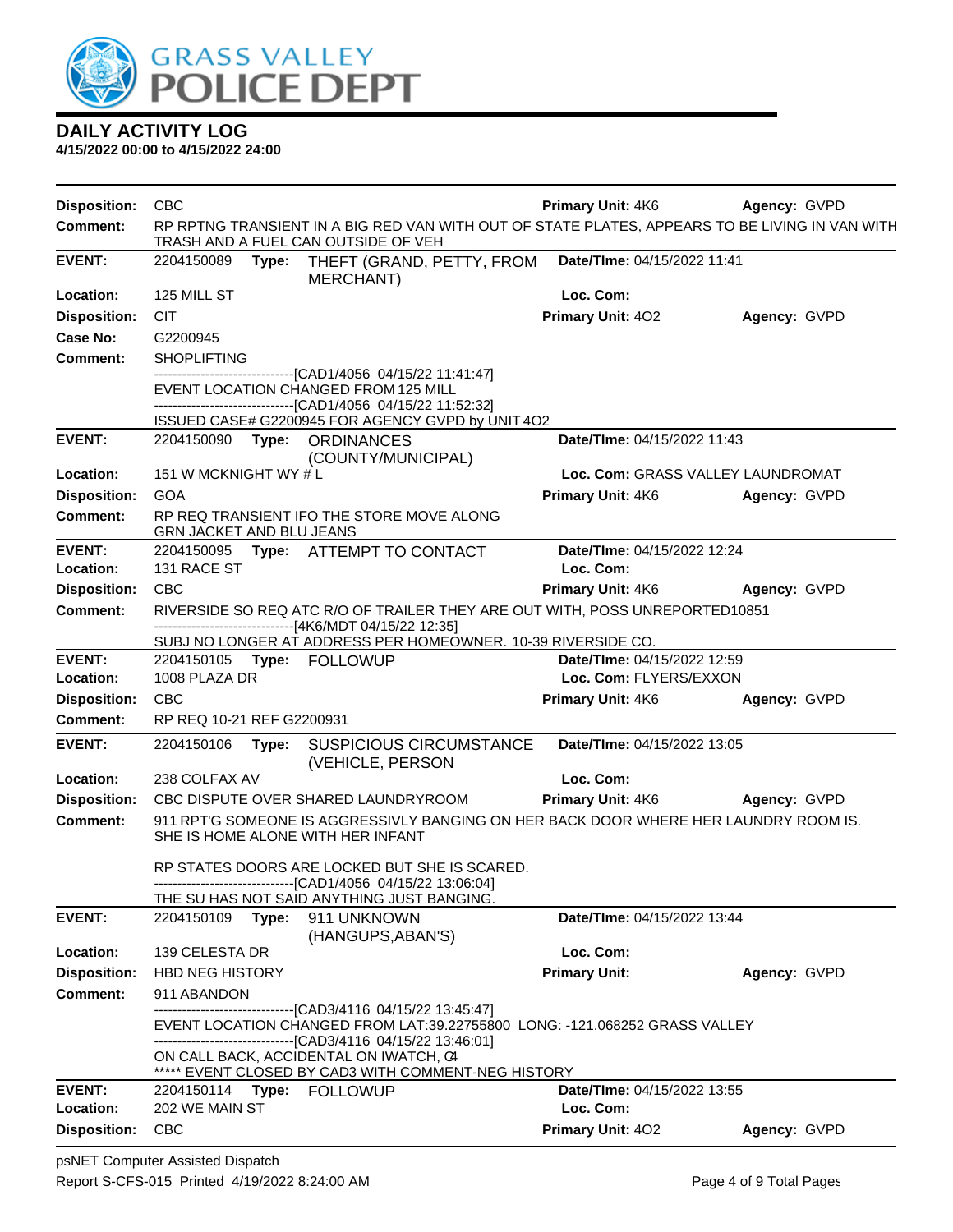

| Comment:            | -------------------------------[SUPV01/3675 04/15/22 14:11:45]<br>EVENT LOCATION CHANGED FROM HIS AND HERS                                         |                                    |                                           |  |  |
|---------------------|----------------------------------------------------------------------------------------------------------------------------------------------------|------------------------------------|-------------------------------------------|--|--|
| <b>EVENT:</b>       | 2204150119    Type: 911    UNKNOWN                                                                                                                 | Date/TIme: 04/15/2022 14:16        |                                           |  |  |
| Location:           | (HANGUPS, ABAN'S)<br>LAT: 39.22755400 LONG: -121.068327                                                                                            | Loc. Com:                          |                                           |  |  |
| <b>Disposition:</b> | <b>HBD</b>                                                                                                                                         | <b>Primary Unit:</b>               | Agency: GVPD                              |  |  |
| <b>Comment:</b>     | 911 OPEN LINE, NOTHING HEARD                                                                                                                       |                                    |                                           |  |  |
|                     | -------------------------------[CAD3/4116 04/15/22 14:16:12]                                                                                       |                                    |                                           |  |  |
|                     | UNABLE TO CALL NUMBER BACK                                                                                                                         |                                    |                                           |  |  |
| <b>EVENT:</b>       | ***** EVENT CLOSED BY CAD1<br>2204150120 Type: VEH CITES, VIN, TOWS, DUI                                                                           | Date/TIme: 04/15/2022 14:16        |                                           |  |  |
| Location:           | 556 FREEMAN LN                                                                                                                                     |                                    | Loc. Com: GRASS VALLEY ANIMAL CONTROL 530 |  |  |
|                     |                                                                                                                                                    | 477 4630                           |                                           |  |  |
| <b>Disposition:</b> | CBC AAA ON THE WAY                                                                                                                                 | <b>Primary Unit: 4K6</b>           | Agency: GVPD                              |  |  |
| Comment:            | OW 1126<br>-------------------------------[CAD1/4056 04/15/22 14:16:23]                                                                            |                                    |                                           |  |  |
|                     | EVENT LOCATION CHANGED FROM ANIMAL CONTROL                                                                                                         |                                    |                                           |  |  |
| <b>EVENT:</b>       | 2204150123 Type: FIRE                                                                                                                              | Date/TIme: 04/15/2022 14:31        |                                           |  |  |
| Location:           | SO AUBURN ST/EA MCKNIGHT WY                                                                                                                        | Loc. Com:                          |                                           |  |  |
| <b>Disposition:</b> | <b>HBD</b>                                                                                                                                         | <b>Primary Unit:</b>               | Agency: GVPD                              |  |  |
| <b>Comment:</b>     | 911 RPT'G SMOKE SEEN IN THE AREA/XFER TO CALFIRE<br>***** EVENT CLOSED BY CAD1                                                                     |                                    |                                           |  |  |
| <b>EVENT:</b>       | 2204150128 Type: PUBLIC RELATION CONTACT                                                                                                           | Date/TIme: 04/15/2022 14:45        |                                           |  |  |
| Location:           | 129 S AUBURN ST                                                                                                                                    |                                    | Loc. Com: GRASS VALLEY POLICE DEPARTMENT  |  |  |
| <b>Disposition:</b> | CBC                                                                                                                                                | <b>Primary Unit: 4S5</b>           | Agency: GVPD                              |  |  |
| <b>Comment:</b>     | -------------------------------[CAD1/4056 04/15/22 14:47:49]<br>EVENT LOCATION CHANGED FROM GVPD                                                   |                                    |                                           |  |  |
| <b>EVENT:</b>       | 2204150131 Type: TRAFFIC ACCIDENT                                                                                                                  | Date/TIme: 04/15/2022 15:08        |                                           |  |  |
| Location:           | 121 BANK ST                                                                                                                                        | Loc. Com: HOLIDAY INN 530 477 1700 |                                           |  |  |
| <b>Disposition:</b> | <b>RPT</b>                                                                                                                                         | <b>Primary Unit: 401</b>           | Agency: GVPD                              |  |  |
| Case No:            | G2200947                                                                                                                                           |                                    |                                           |  |  |
| Comment:            | 911 RPT'G 20002, SU IS IN A GRY HOND FIT LP:7UMW359<br>RP IN A WHI GMC SIERRA                                                                      |                                    |                                           |  |  |
|                     | --------------------------------[CAD1/4056 04/15/22 15:14:23]<br>ISSUED CASE# G2200947 FOR AGENCY GVPD by UNIT 4O1                                 |                                    |                                           |  |  |
| <b>EVENT:</b>       | 2204150135 Type: PUBLIC RELATION CONTACT                                                                                                           | Date/TIme: 04/15/2022 15:18        |                                           |  |  |
| Location:           | 155 GLASSON WY # 21                                                                                                                                | ER                                 | Loc. Com: SIERRA NEVADA MEMORIAL HOSPITAL |  |  |
| Disposition: CBC    |                                                                                                                                                    | <b>Primary Unit: 4S5</b>           | Agency: GVPD                              |  |  |
| <b>Comment:</b>     | RP REQ 10-21 REF RPS CURRENT 5150 HOLD, STATED HE DOES NOT UNDERSTAND GVPD                                                                         |                                    |                                           |  |  |
| <b>EVENT:</b>       | 2204150138<br>Type: 911 UNKNOWN<br>(HANGUPS, ABAN'S)                                                                                               | Date/TIme: 04/15/2022 15:41        |                                           |  |  |
| Location:           | 206 PROVIDENCE MINE RD                                                                                                                             | Loc. Com:                          |                                           |  |  |
| <b>Disposition:</b> | <b>HBD</b>                                                                                                                                         | <b>Primary Unit:</b>               | Agency: GVPD                              |  |  |
| <b>Comment:</b>     | 911 OPEN LINE, HEARD PHONE VIBRATING AND MALE AND FEMALE TALKING IN THE BACKGROUND<br>-------------------------------[CAD3/4116 04/15/22 15:42:14] |                                    |                                           |  |  |
|                     | ON CALL BACK, NEG ANSWER, LEFT VM                                                                                                                  |                                    |                                           |  |  |
|                     | --------------------------------[CAD3/4116 04/15/22 16:03:59]<br>EVENT LOCATION CHANGED FROM LAT:39.23408200 LONG: -121.039112 GRASS VALLEY        |                                    |                                           |  |  |
|                     | ****** EVENT CLOSED BY CAD3<br>-------------------------------[CAD3/4116 04/15/22 16:07:06]                                                        |                                    |                                           |  |  |
|                     | RP CALLED BACK, STATED ACCIDENTAL DUE TO MALFUNCTION, C4                                                                                           |                                    |                                           |  |  |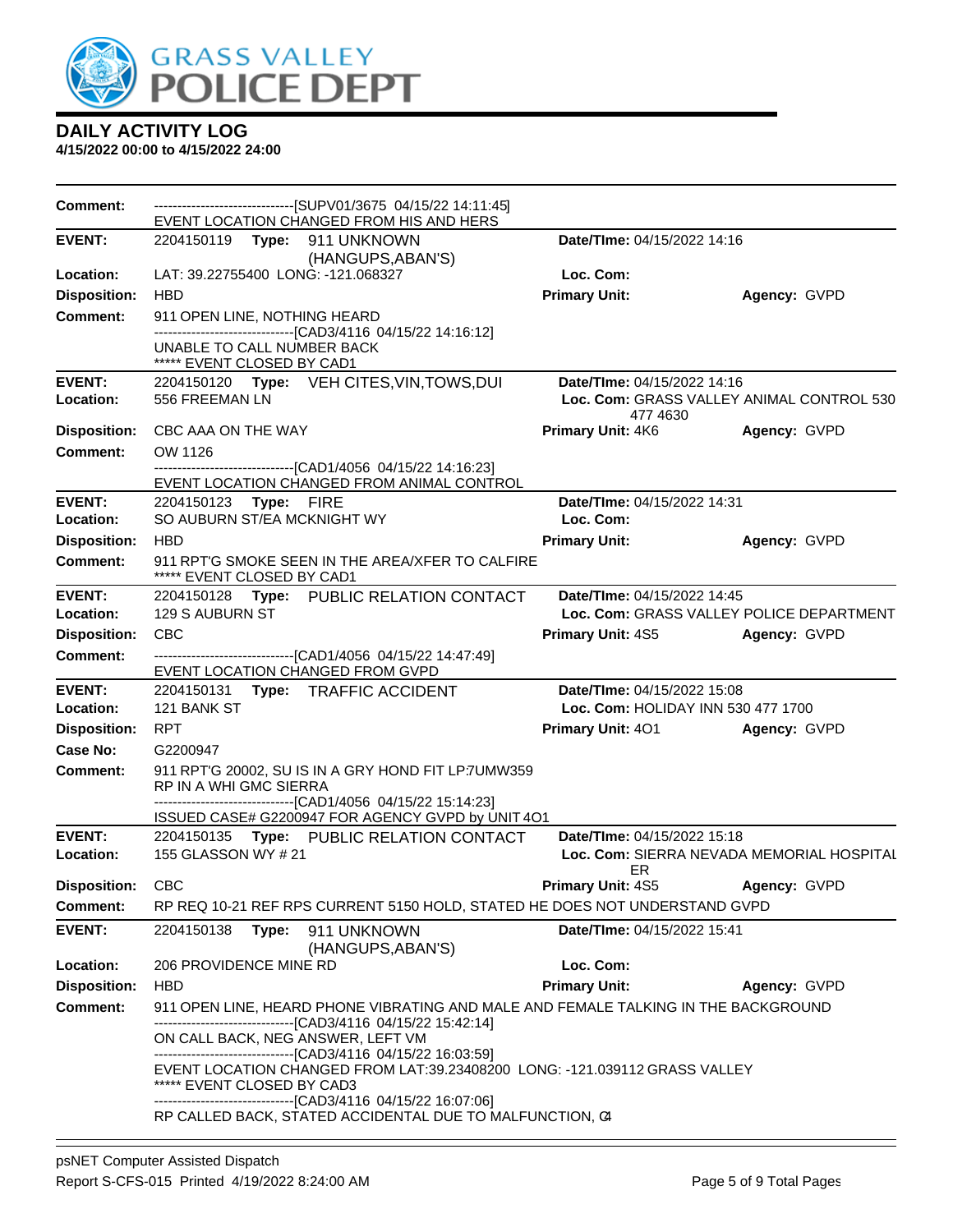

| <b>EVENT:</b>       | 2204150144                 | Type: | DISTURBANCE (NOISE,<br>MUSIC, VERBAL, BARKI                                                                                                                                                                                 | Date/TIme: 04/15/2022 15:55 |                                          |  |
|---------------------|----------------------------|-------|-----------------------------------------------------------------------------------------------------------------------------------------------------------------------------------------------------------------------------|-----------------------------|------------------------------------------|--|
| Location:           | 121 NEAL ST                |       |                                                                                                                                                                                                                             | Loc. Com: SOURDOUGH AND CO  |                                          |  |
| <b>Disposition:</b> | CBC                        |       |                                                                                                                                                                                                                             | Primary Unit: 4018          | Agency: GVPD                             |  |
| <b>Comment:</b>     |                            |       | 911 RPTNG FEMALE THREW TRASH CAN AT RP, RP STATES SHE IS SCARED. RP STATES THERE WAS WATER<br>THROWN BETWEEN PARTIES AND THEN THE FEMALE THREW THE TRASH CAN<br>------------------------------[CAD3/4116 04/15/22 15:55:45] |                             |                                          |  |
|                     |                            |       | DISPATCH CAN HEAR YELLING IN THE BACKGROUND<br>-------------------------------[CAD3/4116 04/15/22 15:56:08]                                                                                                                 |                             |                                          |  |
|                     |                            |       | RP STATES FEMALE CROSSING THE STREET, BRO HAIR, BLK HOODIE, BLU JEANS<br>-----------------------------------[CAD3/4116 04/15/22 15:57:08]                                                                                   |                             |                                          |  |
|                     |                            |       | RP STATES SUBJ RUNNING TWD 76 GAS STATION TWD GOLDEN STATES INN<br>----------------------[4O18/MDT 04/15/22 16:06]                                                                                                          |                             |                                          |  |
|                     | CBC.                       |       | JUV ISSUE. INFO PASSED ALONG TO 402 FOR FOLLOW UP. RP ADVISED TO CALL BACK IF FURTHER ISSUES.                                                                                                                               |                             |                                          |  |
| <b>EVENT:</b>       | 2204150146                 | Type: | TRAFFIC (DUI, PARKING,<br>SPEED, HAZ                                                                                                                                                                                        | Date/TIme: 04/15/2022 16:02 |                                          |  |
| Location:           | 20 RAMP STATE/MILL ST      |       |                                                                                                                                                                                                                             | Loc. Com: NB                |                                          |  |
| <b>Disposition:</b> | <b>HBD</b>                 |       |                                                                                                                                                                                                                             | <b>Primary Unit:</b>        | Agency: GVPD                             |  |
| <b>Comment:</b>     | ***** EVENT CLOSED BY CAD1 |       | RP RPTNG KYAK IN THE ROADWAY, XFR TO CHP                                                                                                                                                                                    |                             |                                          |  |
| <b>EVENT:</b>       |                            |       | 2204150148 Type: CITIZEN ASSIST (CIVIL<br>STANDBY'S, LOCKOUT                                                                                                                                                                | Date/TIme: 04/15/2022 16:06 |                                          |  |
| Location:           | 1262 SUTTON WY             |       |                                                                                                                                                                                                                             |                             | Loc. Com: HOSPITALITY HOUSE 530 271 7144 |  |
| <b>Disposition:</b> | <b>CBC</b>                 |       |                                                                                                                                                                                                                             | Primary Unit: 4S5           | Agency: GVPD                             |  |
| <b>Comment:</b>     | <b>CLEARANCE X1</b>        |       |                                                                                                                                                                                                                             |                             |                                          |  |
| <b>EVENT:</b>       | 2204150151                 | Type: | <b>ALL OTHERS</b>                                                                                                                                                                                                           | Date/TIme: 04/15/2022 16:18 |                                          |  |
| Location:           | 124 SO AUBURN ST           |       |                                                                                                                                                                                                                             | Loc. Com:                   |                                          |  |
| <b>Disposition:</b> | <b>CBC</b>                 |       |                                                                                                                                                                                                                             | Primary Unit: 402           | Agency: GVPD                             |  |
| <b>Comment:</b>     |                            |       | -------------------------------[CAD1/4056 04/15/22 16:23:49]<br>EVENT LOCATION CHANGED FROM 124 S AUBURN                                                                                                                    |                             |                                          |  |
| <b>EVENT:</b>       |                            |       | 2204150153 Type: ALL OTHERS                                                                                                                                                                                                 | Date/TIme: 04/15/2022 16:25 |                                          |  |
| Location:           | 305 W MAIN ST              |       |                                                                                                                                                                                                                             |                             | Loc. Com: THE BRET HARTE RETIREMENT INN  |  |
| <b>Disposition:</b> | <b>CBC</b>                 |       |                                                                                                                                                                                                                             | <b>Primary Unit: 402</b>    | Agency: GVPD                             |  |
| <b>Comment:</b>     |                            |       | -------------------------------[CAD1/4056 04/15/22 16:31:21]<br>EVENT LOCATION CHANGED FROM BRET HARTE                                                                                                                      |                             |                                          |  |
| <b>EVENT:</b>       | 2204150154 Type:           |       | THEFT (GRAND, PETTY, FROM<br><b>MERCHANT)</b>                                                                                                                                                                               | Date/TIme: 04/15/2022 16:26 |                                          |  |
| Location:           | 840 E MAIN ST # E          |       |                                                                                                                                                                                                                             | Loc. Com: LEFTYS TACO HOUSE |                                          |  |
| <b>Disposition:</b> | <b>CBC</b>                 |       |                                                                                                                                                                                                                             | <b>Primary Unit: 4018</b>   | Agency: GVPD                             |  |
| <b>Comment:</b>     |                            |       | 911 RPTNG THEFT IN PROGRESS FROM LOADING STATION, MALE WEARING BLK BANDANA AND BLK HOODIE<br>FEMALE WITH MALE, POSS DRIVING WHI BUICK REAGLE TYPE SUV<br>-------------------------------[CAD3/4116 04/15/22 16:28:15]       |                             |                                          |  |
|                     |                            |       | POSS BREAKING INTO BACK OF STORE, RP STATES THE SUBJECTS HID WHEN THEY NOTICED RP                                                                                                                                           |                             |                                          |  |
| <b>EVENT:</b>       |                            |       | 2204150157 Type: TRAFFIC (DUI, PARKING,<br>SPEED, HAZ                                                                                                                                                                       | Date/TIme: 04/15/2022 16:43 |                                          |  |
| Location:           |                            |       | BRUNSWICK RD/WHISPERING PINES LN                                                                                                                                                                                            | Loc. Com:                   |                                          |  |
|                     |                            |       |                                                                                                                                                                                                                             |                             |                                          |  |
| <b>Disposition:</b> | <b>CBC</b>                 |       |                                                                                                                                                                                                                             | Primary Unit: 4K6           | Agency: GVPD                             |  |
| <b>Comment:</b>     | 1125                       |       | ---------------------[CAD1/4056_04/15/22 16:43:43]                                                                                                                                                                          |                             |                                          |  |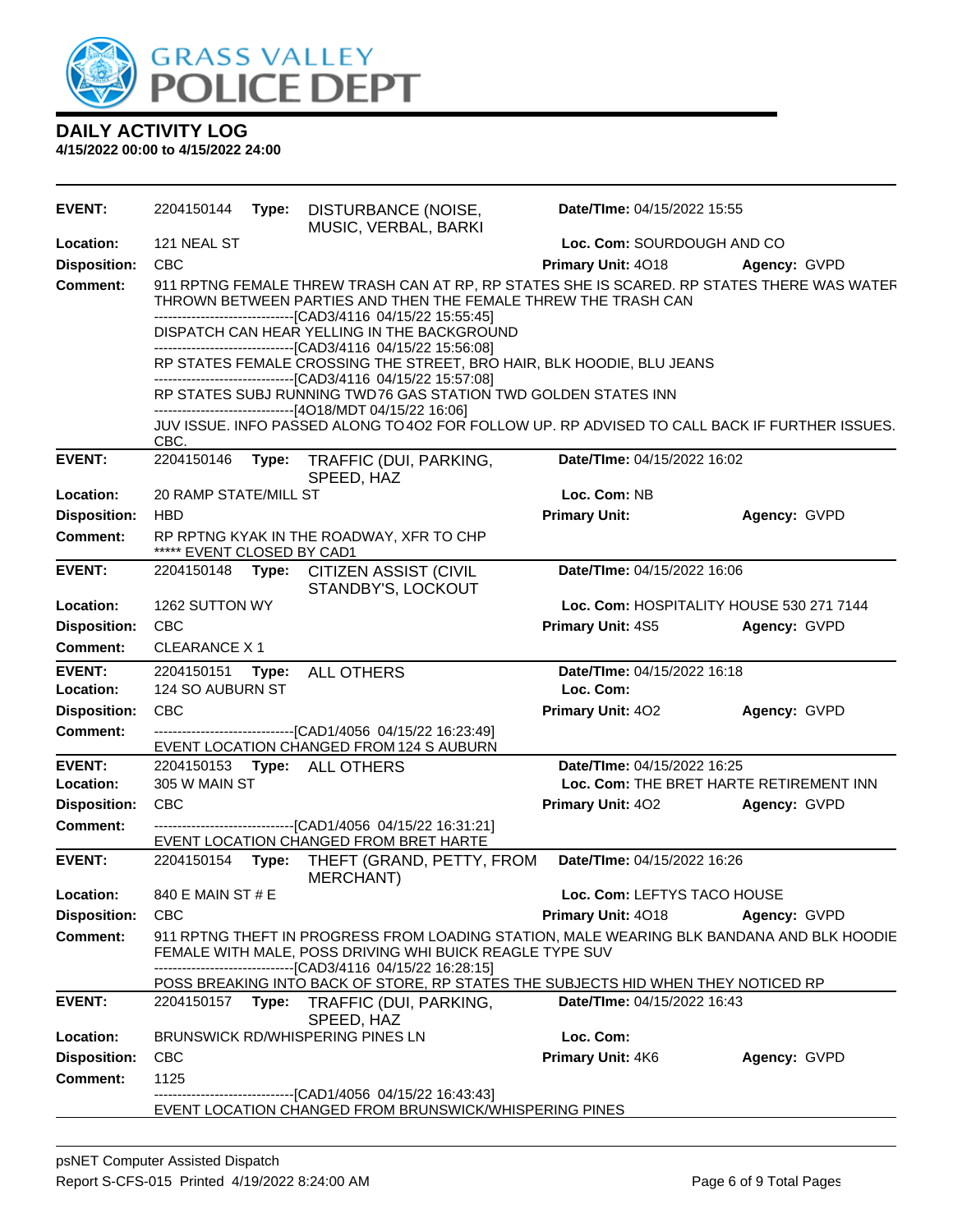

| EVENT:              | 2204150162                           | Type: | DISTURBANCE (NOISE,<br>MUSIC, VERBAL, BARKI                                                                                                                                                                                 | Date/TIme: 04/15/2022 17:04               |              |
|---------------------|--------------------------------------|-------|-----------------------------------------------------------------------------------------------------------------------------------------------------------------------------------------------------------------------------|-------------------------------------------|--------------|
| Location:           | 155 GLASSON WY                       |       |                                                                                                                                                                                                                             | Loc. Com: SIERRA NEVADA MEMORIAL HOSPITAL |              |
| <b>Disposition:</b> | <b>CBC</b>                           |       |                                                                                                                                                                                                                             | Primary Unit: 401                         | Agency: GVPD |
| Comment:            |                                      |       | ER RPT'G PATIENT IS OUT OF CONTROL IN BED 20                                                                                                                                                                                |                                           |              |
| <b>EVENT:</b>       | 2204150165                           | Type: | <b>SUSPICIOUS CIRCUMSTANCE</b><br>(VEHICLE, PERSON                                                                                                                                                                          | Date/TIme: 04/15/2022 17:28               |              |
| Location:           | 125 NEAL ST                          |       |                                                                                                                                                                                                                             | Loc. Com: E DANIELS PARK                  |              |
| <b>Disposition:</b> | INF PER 4S5                          |       |                                                                                                                                                                                                                             | <b>Primary Unit:</b>                      | Agency: GVPD |
| Comment:            |                                      |       | RP RPT'G 4-5 GIRLS IN THE PUBLIC BATHROOMS W/ A MALE SUBJ STANDING OUTSIDE. RP FEELS THE MALE<br>MIGHT BE TAKING ADVANTAGE OF THE FEMALES. RP STATES THE FEMALES ARE DANCING AROUND.                                        |                                           |              |
|                     | WMA 5'6 BRO HAIR                     |       | ***** EVENT CLOSED BY CAD1 WITH COMMENT-PER 4S5<br>-------------[CAD2/3675_04/15/22 17:32:21]                                                                                                                               |                                           |              |
|                     | <b>HOODIE DRK</b><br><b>GRY PNTS</b> |       |                                                                                                                                                                                                                             |                                           |              |
|                     |                                      |       | WHI SHOES W/ RED MARKS ON SHOES                                                                                                                                                                                             |                                           |              |
| <b>EVENT:</b>       | 2204150166                           | Type: | DISTURBANCE (NOISE,<br>MUSIC, VERBAL, BARKI                                                                                                                                                                                 | Date/TIme: 04/15/2022 17:33               |              |
| Location:           | 133 S AUBURN ST                      |       |                                                                                                                                                                                                                             | Loc. Com: CIRCLE K                        |              |
| <b>Disposition:</b> | AST                                  |       |                                                                                                                                                                                                                             | Primary Unit: 4S5                         | Agency: GVPD |
| <b>Comment:</b>     |                                      |       | RP CALLED BACK STATING THE FEMALE AND MALE JUST WENT INTO THE STORE, RP STATES YOU BETTER<br>GET SOMEONE HERE BEFORE I CATCH A CASE ON THE GUY, RP HUNG UP.<br>-------------------------------[CAD2/3675 04/15/22 17:33:54] |                                           |              |
|                     |                                      |       | RP WAS HEARD YELLING AT THE FEMALE TO GET IN THE CAR AND GET AWAY FROM THE MALE HALF.                                                                                                                                       |                                           |              |
| <b>EVENT:</b>       | 2204150169                           | Type: | <b>ORDINANCES</b><br>(COUNTY/MUNICIPAL)                                                                                                                                                                                     | Date/TIme: 04/15/2022 17:41               |              |
| Location:           | 873 SUTTON WY                        |       |                                                                                                                                                                                                                             | Loc. Com: PORT OF SUBS                    |              |
| <b>Disposition:</b> | CBC 98T                              |       |                                                                                                                                                                                                                             | Primary Unit: 4K6                         | Agency: GVPD |
| <b>Comment:</b>     |                                      |       | RP RPT'G A WMA GRN SLEEPING BAG REFUSING TO LEAVE AFTER BEING ASKED. RP STATES SUBJ<br>SLEEPING NEXT TO THE FRNT DOOR.                                                                                                      |                                           |              |
| <b>EVENT:</b>       | 2204150178                           | Type: | 911 UNKNOWN<br>(HANGUPS, ABAN'S)                                                                                                                                                                                            | Date/TIme: 04/15/2022 18:51               |              |
| Location:           | 141 EA MAIN ST                       |       |                                                                                                                                                                                                                             | Loc. Com: ROOST GRASS VALLEY BREWING      |              |
| <b>Disposition:</b> | <b>HBD</b>                           |       |                                                                                                                                                                                                                             | <b>Primary Unit:</b>                      | Agency: GVPD |
| <b>Comment:</b>     | 911 ABANDONED                        |       | -----------------[CAD3/4085 04/15/22 18:53:16]                                                                                                                                                                              |                                           |              |
|                     | ON CALLBACK, LFT MSG                 |       | ------------------------------[CAD3/4085 04/15/22 18:59:53]                                                                                                                                                                 |                                           |              |
|                     |                                      |       | EVENT LOCATION CHANGED FROM LAT:39.21937200 LONG: -121.060527 GRASS VALLEY<br>-------------------------------[CAD3/4085 04/15/22 19:00:01]                                                                                  |                                           |              |
|                     | ***** EVENT CLOSED BY CAD3           |       | RP CALLED BACK, ACCIDENTAL, CODE 4.                                                                                                                                                                                         |                                           |              |
| <b>EVENT:</b>       | 2204150181                           |       | Type: 911 UNKNOWN<br>(HANGUPS, ABAN'S)                                                                                                                                                                                      | Date/TIme: 04/15/2022 19:03               |              |
| Location:           |                                      |       | LAT: 39.23232226 LONG: -121.041237                                                                                                                                                                                          | Loc. Com:                                 |              |
| <b>Disposition:</b> | <b>HBD</b>                           |       |                                                                                                                                                                                                                             | <b>Primary Unit:</b>                      | Agency: GVPD |
| <b>Comment:</b>     | 911 ABAN                             |       |                                                                                                                                                                                                                             |                                           |              |
|                     | ***** EVENT CLOSED BY CAD3           |       | -------------------------------[CAD3/4085 04/15/22 19:04:15]<br>UNABLE TO CALLBACK, 911 PREFIX                                                                                                                              |                                           |              |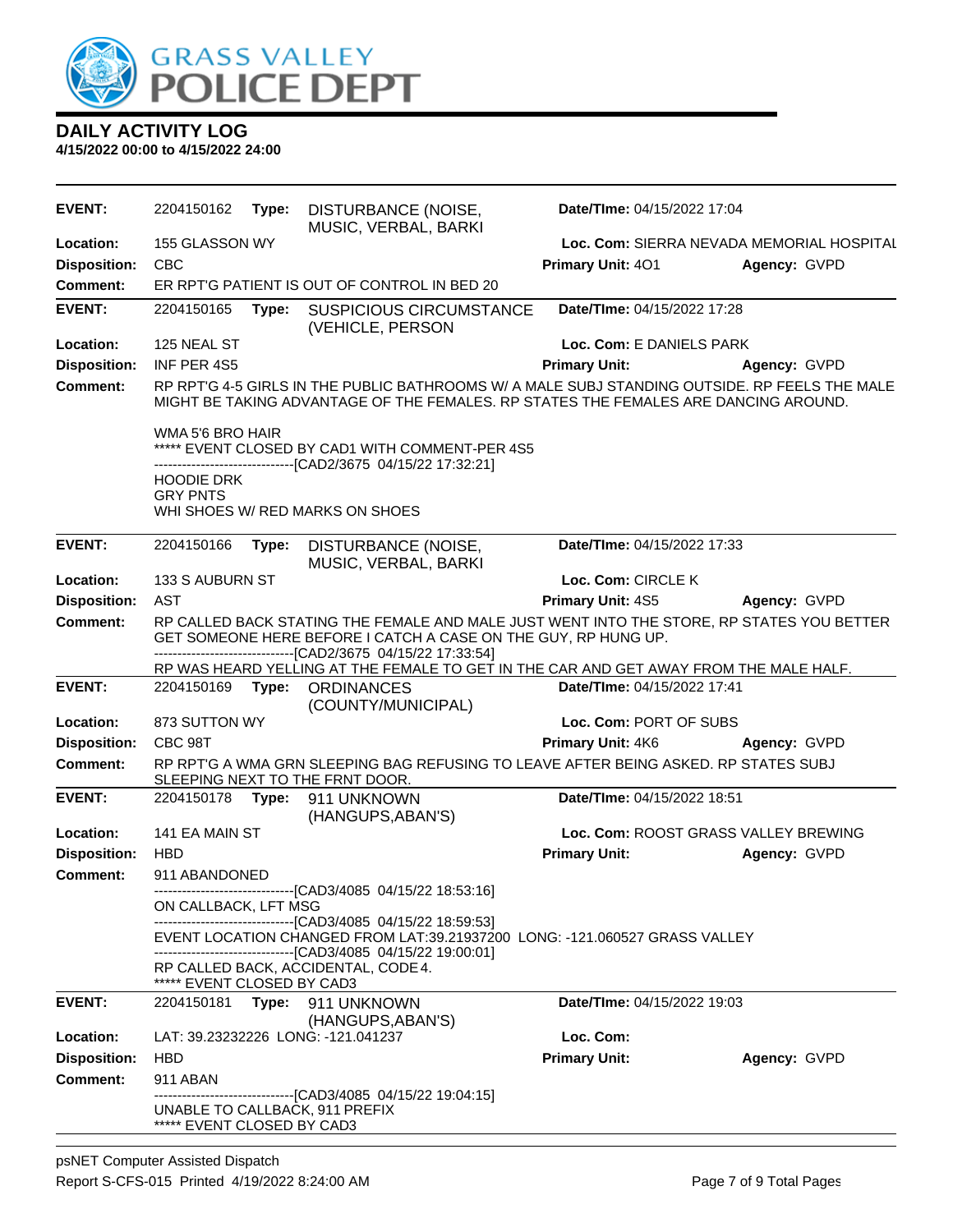

**4/15/2022 00:00 to 4/15/2022 24:00**

| <b>EVENT:</b><br>Location: | 2204150186 Type:<br>1289 SUTTON WY |       | <b>EXTRA PATROL</b>                                                                                                                                               | Date/TIme: 04/15/2022 19:51<br>Loc. Com:                                                                                                                                              |              |
|----------------------------|------------------------------------|-------|-------------------------------------------------------------------------------------------------------------------------------------------------------------------|---------------------------------------------------------------------------------------------------------------------------------------------------------------------------------------|--------------|
| <b>Disposition:</b>        | <b>CBC</b>                         |       |                                                                                                                                                                   | Primary Unit: 4K6                                                                                                                                                                     | Agency: GVPD |
| <b>Comment:</b>            |                                    |       | ---------------------------------[CAD2/3675 04/15/22 19:51:48]                                                                                                    |                                                                                                                                                                                       |              |
|                            |                                    |       | EVENT LOCATION CHANGED FROM 1289 SUTTON WAY                                                                                                                       |                                                                                                                                                                                       |              |
| <b>EVENT:</b>              | 2204150191                         |       | Type: ALARMS (SILENT, AUDIBLE,<br><b>COMMERCIAL, RES</b>                                                                                                          | Date/TIme: 04/15/2022 20:12                                                                                                                                                           |              |
| Location:                  | 225 S AUBURN ST                    |       |                                                                                                                                                                   | Loc. Com: GRASS VALLEY CHARTER SCHOOL                                                                                                                                                 |              |
| <b>Disposition:</b>        | <b>CBC BUILDING SECURED</b>        |       |                                                                                                                                                                   | <b>Primary Unit: 4020</b>                                                                                                                                                             | Agency: GVPD |
| <b>Comment:</b>            |                                    |       |                                                                                                                                                                   | BACK BLACKTOP DOOR, AUD, RESP REQ DISPATCH BUT NOT RESPONDING, OP 158                                                                                                                 |              |
| <b>EVENT:</b>              | 2204150195                         | Type: | <b>WELFARE CHECK</b>                                                                                                                                              | Date/TIme: 04/15/2022 20:23                                                                                                                                                           |              |
| Location:                  | 420 HENDERSON ST                   |       |                                                                                                                                                                   | Loc. Com: PROSPERITY LANES                                                                                                                                                            |              |
| <b>Disposition:</b>        | <b>CBC</b>                         |       |                                                                                                                                                                   | Primary Unit: 4020                                                                                                                                                                    | Agency: GVPD |
| <b>Comment:</b>            | CONTACT HER MOTHER.                |       |                                                                                                                                                                   | CHPD REQ WEL CHECK ON SUBJ LIVING IN A WHI VAN AT BOWLING ALLEY. RP HAS HER REPORTED AS A<br>MUPS AND HAS VERIFIED THAT SHE HAS BEEN CTC AT LOCATION. IF CTC, ADVISE HER SHE NEEDS TO |              |
|                            |                                    |       | -------------------------------[CAD3/4085 04/15/22 20:32:37]<br>PER CHPD, VI IS ENTERED INTO MUPS<br>-----------------------------------[4O20/MDT 04/15/22 20:43] |                                                                                                                                                                                       |              |
|                            |                                    |       | FOR MP W/ 21 LOCATED IN RMS. 10-39 RP.                                                                                                                            | LOCATED VEH AT LISTED, HOWEVER WAS UNOCCUPIED. BUSINESS CARD WAS LEFT W/ VEH. MSG LEFT                                                                                                |              |
| <b>EVENT:</b>              | 2204150198 <b>Type:</b>            |       | 911 UNKNOWN<br>(HANGUPS, ABAN'S)                                                                                                                                  | Date/TIme: 04/15/2022 20:33                                                                                                                                                           |              |
| Location:                  | 740 SO AUBURN ST                   |       |                                                                                                                                                                   | Loc. Com:                                                                                                                                                                             |              |
| <b>Disposition:</b>        | <b>HBD</b>                         |       |                                                                                                                                                                   | <b>Primary Unit:</b>                                                                                                                                                                  | Agency: GVPD |
| <b>Comment:</b>            | 911 ABAN                           |       |                                                                                                                                                                   |                                                                                                                                                                                       |              |
|                            |                                    |       | -----------------------[CAD3/4085 04/15/22 20:34:32]<br>--------------------------------[CAD3/4085 04/15/22 20:34:37]                                             | EVENT LOCATION CHANGED FROM LAT:39.20058600 LONG: -121.056772 GRASS VALLEY                                                                                                            |              |
|                            | ***** EVENT CLOSED BY CAD3         |       | ON CALLBACK, ACCIDENTAL AND CODE4                                                                                                                                 |                                                                                                                                                                                       |              |
| <b>EVENT:</b>              |                                    |       | 2204150200 Type: TRAFFIC ACCIDENT                                                                                                                                 | Date/TIme: 04/15/2022 20:46                                                                                                                                                           |              |
| Location:                  | <b>1263 E MAIN ST</b>              |       |                                                                                                                                                                   | Loc. Com: LAUNDRYMAT                                                                                                                                                                  |              |
| <b>Disposition:</b>        | <b>RPT</b>                         |       |                                                                                                                                                                   | Primary Unit: 4K6                                                                                                                                                                     | Agency: GVPD |
| Case No:                   | G2200949                           |       |                                                                                                                                                                   |                                                                                                                                                                                       |              |
| Comment:                   | FOR REPORT.                        |       | --------------------------------[CAD2/3675 04/15/22 20:59:52]                                                                                                     | RP REPORITNG RED JEEP CHEROKEE JUST DROVE THROUGH FENCES AND MAILBOXES, LEFT ON DORSEY<br>TWD SUTTON JUST PRIOR TO CALL. RP TOOK PICTURES, UNSURE IF SHE HAS VEH LP, IS REQ CONTACT   |              |
|                            |                                    |       | ISSUED CASE# G2200949 FOR AGENCY GVPD by UNIT 4K6                                                                                                                 |                                                                                                                                                                                       |              |
| <b>EVENT:</b>              | 2204150202                         | Type: | DISTURBANCE (NOISE,<br>MUSIC, VERBAL, BARKI                                                                                                                       | Date/TIme: 04/15/2022 20:58                                                                                                                                                           |              |
| Location:                  | 418 OAK ST                         |       |                                                                                                                                                                   | Loc. Com:                                                                                                                                                                             |              |
| <b>Disposition:</b>        | UTL                                |       |                                                                                                                                                                   | Primary Unit: 4020                                                                                                                                                                    | Agency: GVPD |
| <b>Comment:</b>            |                                    |       |                                                                                                                                                                   | RP REPORITNG MALE VOICE HEARD YELLING IN AREA, FRUSTRATED OR POSS ANGRY. POSS COMING<br>CENTRAL OR OAK OR MEMORIAL, HEARD ONLY. RECURRING ISSUE PER RP.                               |              |
| <b>EVENT:</b>              | 2204150207                         | Type: | DISTURBANCE (NOISE,<br>MUSIC, VERBAL, BARKI                                                                                                                       | Date/TIme: 04/15/2022 21:25                                                                                                                                                           |              |
| Location:                  | 158 MILL ST                        |       |                                                                                                                                                                   | Loc. Com: GARYS PLACE 530 272 5509                                                                                                                                                    |              |
| <b>Disposition:</b>        | <b>CBC</b>                         |       |                                                                                                                                                                   | Primary Unit: 4011                                                                                                                                                                    | Agency: GVPD |
| <b>Comment:</b>            |                                    |       |                                                                                                                                                                   | BUS REPORTING XRAY REFUSING TO LEAVE BUSINESS, WFA BLO HAIR BURGANDY TOP BLU JEANS BLK<br>BOOTS, CURRENTLY INSIDE BAR AREA. HAS BEEN ASKED TO LEAVE BUT IS REFUSING                   |              |

psNET Computer Assisted Dispatch Report S-CFS-015 Printed 4/19/2022 8:24:00 AM Page 8 of 9 Total Pages